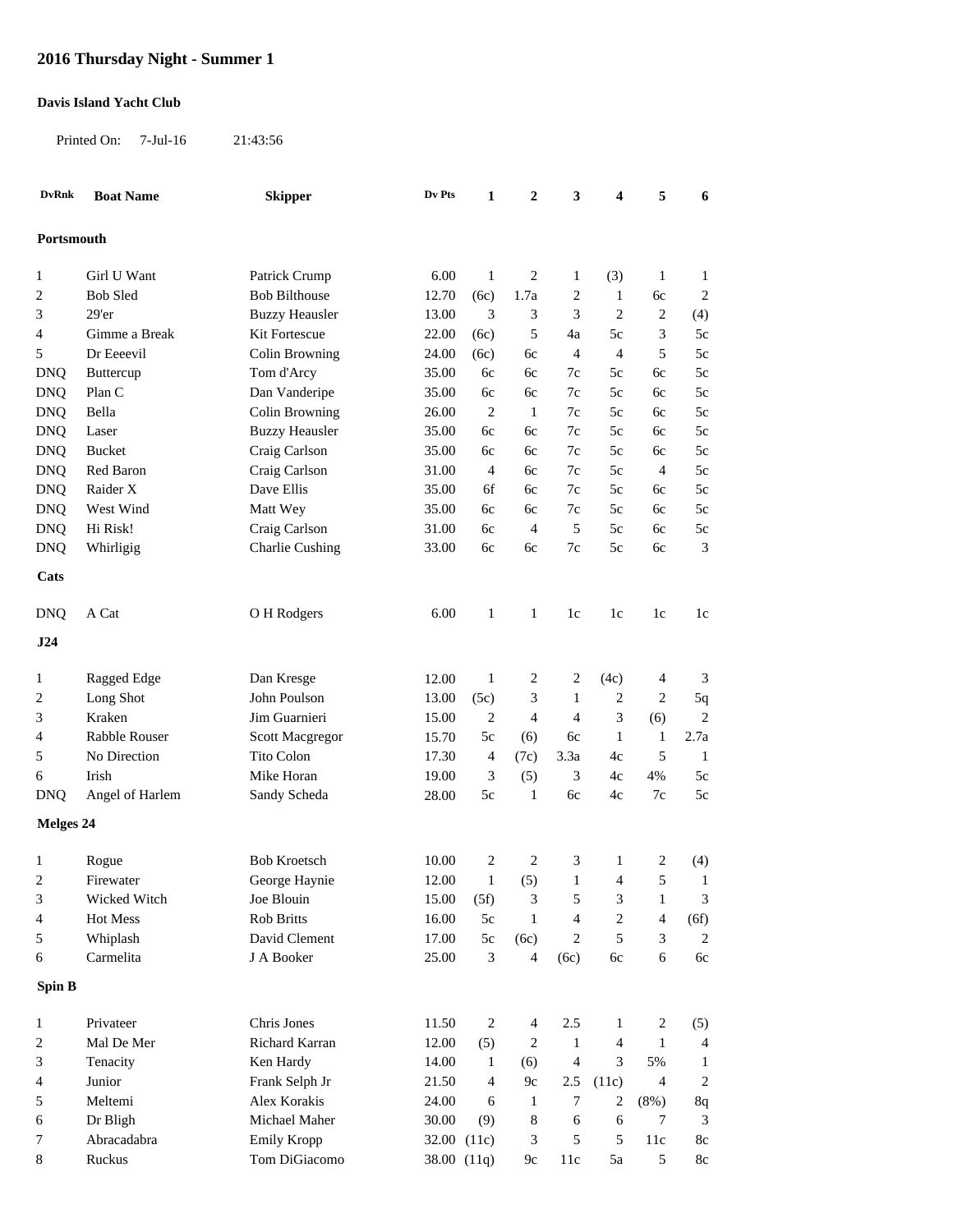| 9                 | Untouchable                | <b>Todd Saunders</b>                        |         | 38.00 (11c)    | 5              | 10                           | 7              | $\,8$          | 8c                       |
|-------------------|----------------------------|---------------------------------------------|---------|----------------|----------------|------------------------------|----------------|----------------|--------------------------|
| 10                | Volcano                    | Don Rychel                                  | 44.00   | 7              | 7              | (11c)                        | 11c            | 11c            | 8q                       |
| 11                | Whirligig                  | Charlie Cushing                             | 44.00   | (11c)          | 9a             | 9                            | 8              | 10             | 8c                       |
| <b>DNQ</b>        | Alliance                   | Tom Barry/ Bob Glaser                       | 53.00   | 3              | 9c             | 11c                          | 11c            | 11c            | 8c                       |
| <b>DNQ</b>        | Fully Involved             | <b>Steve Vincent</b>                        | 58.00   | 8              | 9c             | 11c                          | 11c            | 11%            | 8c                       |
| <b>DNQ</b>        | 88                         | Dave Ciesla                                 | 55.00   | 11c            | 9c             | 8                            | 8a             | 11c            | 8c                       |
| Spin A            |                            |                                             |         |                |                |                              |                |                |                          |
| 1                 | Mad Cow 2                  | Ed Ruark/Dave German                        | 7.00    | $\mathbf{1}$   | 1              | 1                            | (5)            | 2a             | 2                        |
| 2                 | No Limit                   | <b>Neal Burns</b>                           | 11.00   | (8q)           | $\overline{c}$ | 2                            | $\overline{c}$ | 1              | 4                        |
| 3                 | Fire & Ice                 | George Cussins                              | 13.00   | $\overline{2}$ | (4)            | 3                            | 3              | 2              | 3                        |
| 4                 | Rocket                     | Grimsdale/Nelson                            | 15.00   | (8q)           | 3              | 4                            | 4              | 3              | 1                        |
| 5                 | J-Hawk                     | Dave Arata                                  | 25.00   | 8c             | 8c             | 1a                           | 1              | 7c             | (9f)                     |
| 6                 | Hot Water                  | Jose Suarezhoyos                            | 25.00   | $\overline{4}$ | 6              | 5                            | (8)            | 4              | 6                        |
| 7                 | Tampa Girl                 | <b>Bill Terry</b>                           | 28.00   | 3              | (7)            | 6                            | 6              | 6              | 7                        |
| 8                 | Wired                      | <b>Brocks/Achilles</b>                      | 29.00   | 5              | 6%             | (7)                          | 7              | 6%             | 5                        |
| <b>DNQ</b>        | Kicks                      | Peter Hartleb                               | 51.00   | 8c             | 8c             | 9c                           | 10c            | 7c             | 9c                       |
| <b>DNQ</b>        | <b>Attractive Nuisance</b> | Jamie Myers                                 | ,040.00 | $8\mathrm{c}$  | 8c             | 9c                           | 99a            | 7c             | 9c                       |
| Non Spin A        |                            |                                             |         |                |                |                              |                |                |                          |
|                   |                            |                                             |         |                |                |                              |                |                |                          |
| 1                 | W T Flyer                  | <b>Ullman/Bostick</b>                       | 9.00    | $\overline{c}$ | $\overline{c}$ | 3                            | $\mathbf{1}$   | (4)            | 1                        |
| 2                 | Long Gone                  | Phil Walller                                | 9.00    | $\mathbf{1}$   | (7c)           | 1                            | 2              | 3              | 2                        |
| 3                 | <b>Emotional Rescue</b>    | Dave Coffee                                 | 17.00   | 3              | 4              | $\overline{2}$               | 3              | (5)            | 5c                       |
| 4                 | Boat                       | Larry Willis                                | 20.00   | (8c)           | 1              | 8q                           | 4              | 2%             | 5q                       |
| 5                 | Reflection                 | <b>Jim Mallory</b>                          | 24.00   | 6%             | (7c)           | 4                            | 7c             | 2              | 5c                       |
| 6                 | Rock On                    | Toro/Figley                                 | 27.00   | (7)            | 5              | 5                            | 6              | 6              | 5q                       |
| 7                 | Vendeval the Pearl         | Lee Burstiner                               | 28.00   | 6              | 6              | 6                            | 5              | (7)            | $5c$                     |
| <b>DNQ</b>        | Impulse                    | <b>Bob Abberger</b>                         | 35.00   | $\overline{4}$ | 3              | 8c                           | 7c             | 8c             | 5c                       |
| <b>DNQ</b>        | Yes Dear                   | George Haynie                               | 43.00   | 8c             | 7c             | 8c                           | 7c             | 8c             | 5c                       |
| <b>DNQ</b>        | Another Road               | Kevin Fouche                                | 43.00   | 8c             | 7c             | 8c                           | 7c             | 8c             | $5c$                     |
| <b>DNQ</b>        | <b>Blue Heron</b>          | <b>Russ Hoadley</b>                         | 43.00   | 8c             | 7c             | 8c                           | 7c             | 8c             | $5c$                     |
| <b>Non Spin B</b> |                            |                                             |         |                |                |                              |                |                |                          |
| 1                 | Volant II                  | John Gifford                                | 5.00    | (1)            | 1              | 1                            | 1              | 1              | $\mathbf{1}$             |
| 2                 | Komus                      | <b>Rusty Shenk</b>                          | 13.00   | (2)            | 2              | $\overline{2}$               | $\overline{2}$ | 2              | 5q                       |
| 3                 | Sea Chelle                 | <b>Steve Lewis</b>                          | 19.00   | 3              | 4c             | 3                            | 4              | (5)            | 5q                       |
| 4                 | Mazel                      | Jason Baruch                                | 22.00   | $\overline{4}$ | 4c             | 4c                           | 5              | (6)            | 5c                       |
| <b>DNQ</b>        | Serenade                   | Dave Knapp                                  | 31.00   | 5c             | 4c             | 4c                           | 6c             | 7c             | 5c                       |
| <b>DNQ</b>        | Gypsy                      | <b>Stephen Brooks</b>                       | 28.00   | 5c             | 4c             | 4c                           | 6c             | $\overline{4}$ | 5q                       |
| <b>DNQ</b>        | Bella Vita                 | Mike Chicon                                 | 28.00   | 5c             | 4c             | 4c                           | 6c             | 4%             | 5c                       |
| <b>DNQ</b>        | Dulcinea                   | Clay Morris                                 | 31.00   | 5c             | 4c             | 4c                           | 6c             | 7c             | 5c                       |
| <b>DNQ</b>        | Ragdoll                    | Jack Whitwam                                | 28.00   | 3a             | 3              | 4c                           | 6c             | 7c             | 5c                       |
| <b>DNQ</b>        | Starchaser                 | Ray MacGrogan/ Gus Va                       | 31.00   | 5c             | 4c             | 4c                           | 6c             | 7c             | 5c                       |
| DNQ               | Wings                      | Ralph Stoddard                              | 28.00   | 5c             | 4c             | 4c                           | 3              | $7\mathrm{c}$  | 5c                       |
|                   | <b>Racer Cruiser</b>       |                                             |         |                |                |                              |                |                |                          |
| 1                 | <b>Eagles Wings</b>        | <b>Bill Cooper</b>                          | 8.00    | 1              | (4c)           | 1                            | $\mathbf{1}$   | 3%             | $\overline{\mathbf{c}}$  |
| 2                 | Intrepid                   | Jeff Russo                                  | 10.00   | (3c)           | 2              | $\overline{\mathbf{c}}$      | 2              | 1              | 3                        |
| 3                 | Wing It                    | Mike Doyle                                  | 11.00   | (3c)           | $\mathbf{1}$   | 3                            | 3              | 3              | 1                        |
| 4                 | Lunacy                     | Dave Lorick                                 | 17.00   | $2\,$          | 3              | (4)                          | $\overline{4}$ | $\overline{4}$ | $\overline{\mathcal{A}}$ |
| <b>DNQ</b>        | Wings                      | Ralph Stoddard                              | 27.00   | $3\mathrm{c}$  | 4c             | 5                            | 5              | 5c             | 5c                       |
|                   |                            |                                             |         |                |                |                              |                |                |                          |
|                   | $( )$ = Thrown out         | $c = DNC$                                   |         |                |                |                              |                |                |                          |
| $a = average$     |                            | $\mathbf{s}=\mathbf{D}\mathbf{N}\mathbf{S}$ |         |                |                | Number of Boats in Series 80 |                |                |                          |

 $q = DSQ$ , OCS, RAF, DNE, DGM  $t = TLE$  $% =$  Percent Penalty  $f$ 

 $f = DNF$